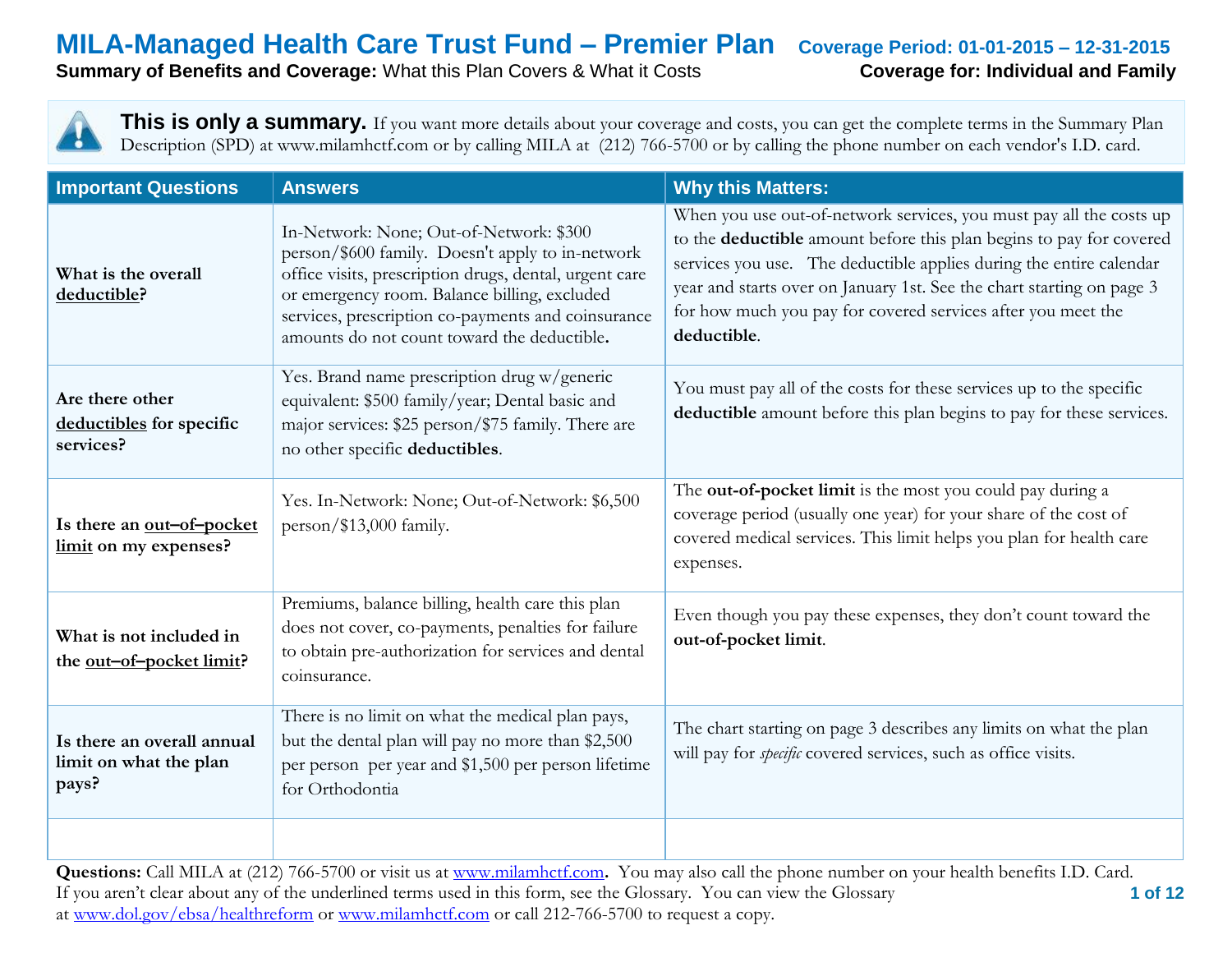### **MILA-Managed Health Care Trust Fund – Premier Plan Coverage Period: 01-01-2015 – 12-31-2015 Summary of Benefits and Coverage:** What this Plan Covers & What it Costs **Coverage for: Individual and Family**

| Does this plan use a<br>network of providers?  | Yes. For a list of in-network <b>providers</b> , see<br>www.milamhctf.com or call the number on the<br>back of the ID card for each vendor. | If you use an in-network doctor or other health care <b>provider</b> , this<br>plan will pay some or all of the costs of covered services. Be aware,<br>your in-network doctor or hospital may use an out-of-network<br>provider for some services. See the chart starting on page 3 for how<br>this plan pays different kinds of providers. |
|------------------------------------------------|---------------------------------------------------------------------------------------------------------------------------------------------|----------------------------------------------------------------------------------------------------------------------------------------------------------------------------------------------------------------------------------------------------------------------------------------------------------------------------------------------|
| Do I need a referral to see<br>a specialist?   | No.                                                                                                                                         | You can see the specialist you choose without permission from this<br>plan.                                                                                                                                                                                                                                                                  |
| Are there services this<br>plan doesn't cover? | Yes.                                                                                                                                        | Some of the services this plan doesn't cover are listed on page 8. See<br>your Summary Plan Description (SPD) for additional information<br>about excluded services.                                                                                                                                                                         |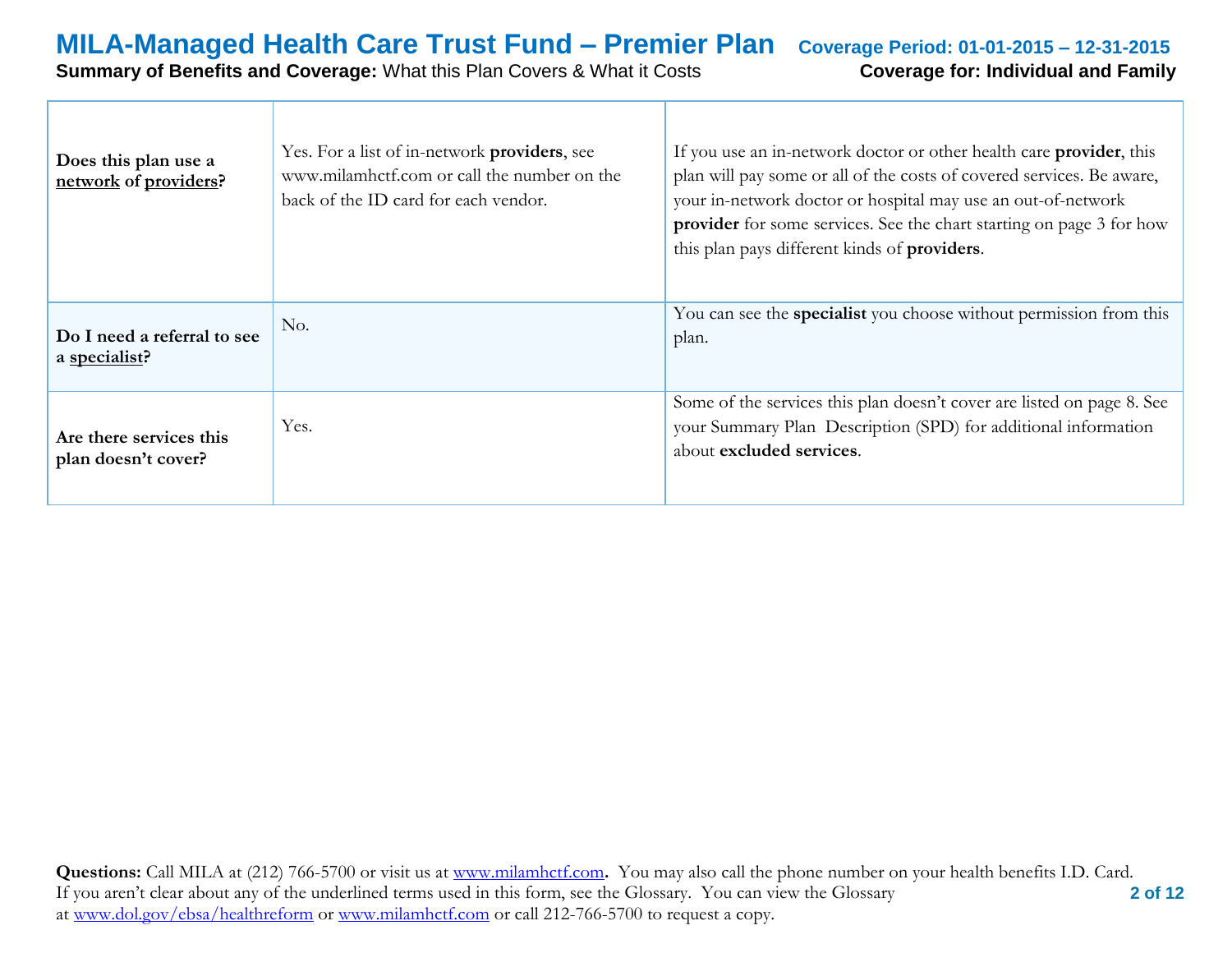**Summary of Benefits and Coverage:** What this Plan Covers & What it Costs **Coverage for: Individual and Family** 

- **Copayments** are fixed dollar amounts (for example, \$15) you pay for covered health care, usually when you receive the service.
- **Coinsurance** is *your* share of the costs of a covered service, calculated as a percent of the **allowed amount** for the service. For example, if the plan's **allowed amount** for an overnight hospital stay is \$1,000, your **coinsurance** payment of 40% would be \$400. This may change if you haven't met your **deductible**.
- The amount the plan pays for covered services is based on the **allowed amount**. If an out-of-network **provider** charges more than the **allowed amount**, you may have to pay the difference. For example, if an out-of-network hospital charges \$1,500 for an overnight stay and the **allowed amount** is \$1,000, you may have to pay the \$500 difference. (This is called **balance billing**.)
- This plan may encourage you to use in-network providers by charging you no **deductibles** and lower **copayments** and no **coinsurance** amounts.

| <b>Common</b><br><b>Medical Event</b>                        | <b>Services You May Need</b>                        | Your Cost If You Use an<br><b>In-network Provider</b>                                                                                                   | <b>Your Cost If</b><br><b>You Use an</b><br><b>Out-of-network</b><br><b>Provider</b> | <b>Limitations &amp; Exceptions</b>                                                                                                                                              |
|--------------------------------------------------------------|-----------------------------------------------------|---------------------------------------------------------------------------------------------------------------------------------------------------------|--------------------------------------------------------------------------------------|----------------------------------------------------------------------------------------------------------------------------------------------------------------------------------|
|                                                              | Primary care visit to treat an<br>injury or illness | \$15 copay/visit                                                                                                                                        | 40% coinsurance<br>after deductible                                                  | $OB/GYN$ is covered as specialist for<br>illness-related care.                                                                                                                   |
|                                                              | Specialist visit                                    | $$30$ copay/visit                                                                                                                                       | 40% coinsurance<br>after deductible                                                  |                                                                                                                                                                                  |
| If you visit a health<br>care provider's office<br>or clinic | Other practitioner office visit                     | \$30 copay/visit for acupuncture;<br>\$10/visit for short term<br>rehabilitation therapy,<br>chiropractic and office visits for<br>diagnostic radiology | 40% coinsurance<br>after deductible                                                  | Chiropractic limited to 60 visits per<br>year, in- and out-of-network combined.<br>Acupuncture is available in-network<br>only and limited to \$80 maximum<br>benefit per visit. |
|                                                              | Preventive<br>care/screening/immunization           | PCP - \$15 copay/visit; Specialist<br>- \$30 copay/visit<br>Immunization - No charge                                                                    | Not covered                                                                          | Age and frequency limits apply. Not<br>covered out-of-network.                                                                                                                   |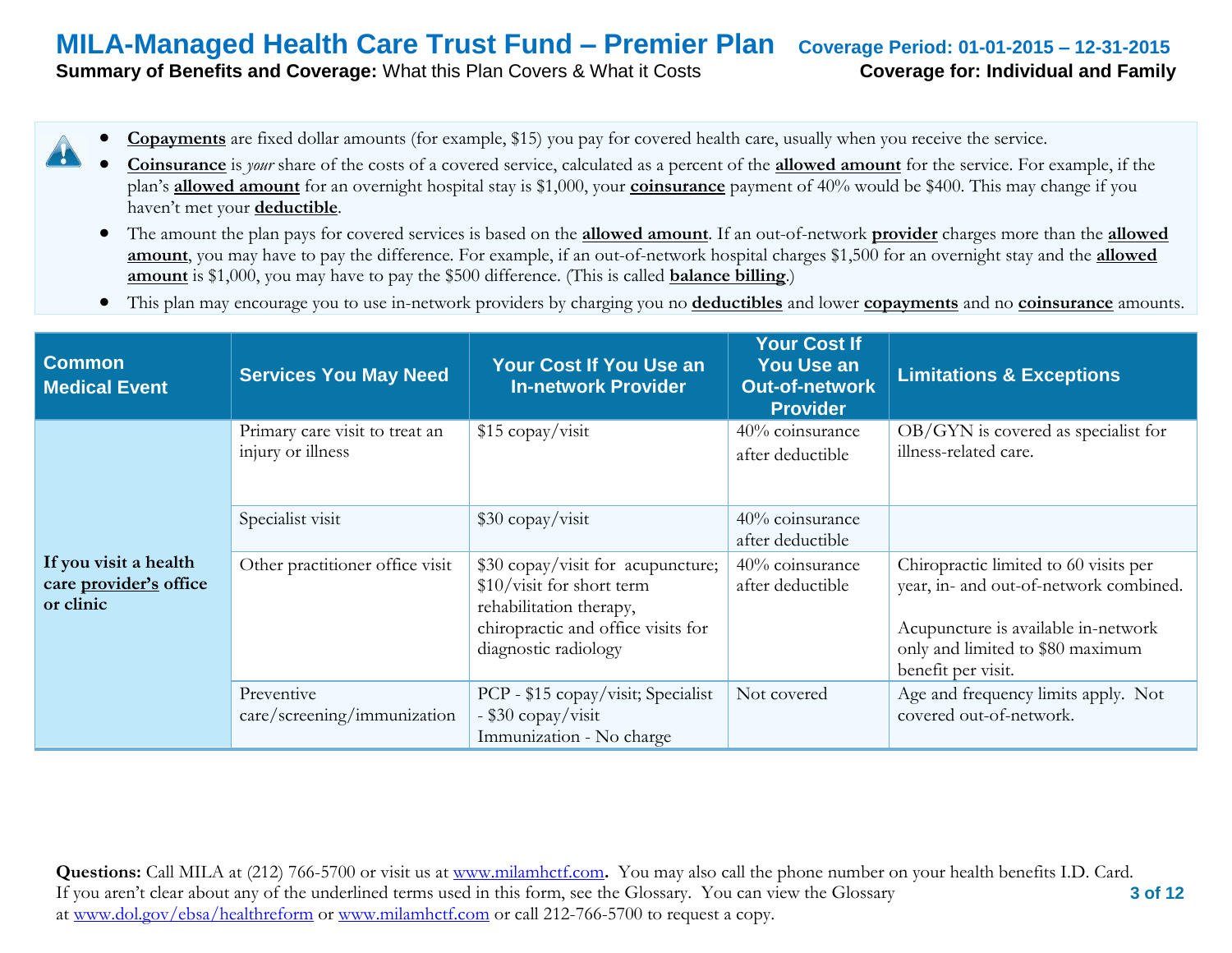**Summary of Benefits and Coverage:** What this Plan Covers & What it Costs **Coverage for: Individual and Family** 

| <b>Common</b><br><b>Medical Event</b>                                                                     | <b>Services You May Need</b>                 | <b>Your Cost If You Use an</b><br><b>In-network Provider</b>                                                               | <b>Your Cost If</b><br><b>You Use an</b><br><b>Out-of-network</b><br><b>Provider</b>                                | <b>Limitations &amp; Exceptions</b>                                                                                                                                                                                                                   |
|-----------------------------------------------------------------------------------------------------------|----------------------------------------------|----------------------------------------------------------------------------------------------------------------------------|---------------------------------------------------------------------------------------------------------------------|-------------------------------------------------------------------------------------------------------------------------------------------------------------------------------------------------------------------------------------------------------|
| If you have a test                                                                                        | Diagnostic test (x-ray, blood<br>work)       | No charge; \$10 copay/visit if<br>performed in physician office as<br>part of office visit and for<br>diagnostic radiology | 40% coinsurance<br>after deductible                                                                                 | No additional charge after office visit<br>copay if given during office visit.                                                                                                                                                                        |
|                                                                                                           | Imaging (CT/PET scans,<br>MRI <sub>s</sub> ) | No charge; \$10 copay/visit if<br>performed in physician office as<br>part of office visit                                 | 40% coinsurance<br>after deductible                                                                                 | Failure to obtain pre-authorization will<br>result in 20% reduction in benefits.<br>No additional charge after office visit<br>copay if given during office visit.                                                                                    |
|                                                                                                           | Generic drugs                                | Retail and Mail Order: \$5<br>copay/prescription                                                                           | Retail only: \$5<br>copay/prescription<br>plus additional cost<br>for out-of-network<br>pharmacy; no mail<br>order  | Retail up to 30-day supply plus one<br>refill. Mail order up to 90-day supply;<br>must be used after one refill at retail.<br>All maintence drugs must go through<br>CVS mail order or the CVS<br>Maintenance Choice Program.                         |
| If you need drugs to<br>treat your illness or<br>condition<br>More information about<br>prescription drug | Preferred brand drugs                        | Retail: \$10 copay/prescription;<br>Mail Order: \$15<br>copay/prescription                                                 | Retail only: \$10<br>copay/prescription<br>plus additional cost<br>for out-of-network<br>pharmacy; no mail<br>order | Some medications require prior<br>approval from Caremark. Brand name<br>drugs with generic equivalent (multi-<br>source drugs) subject to \$500 deductible<br>plus excess cost of multi-source drug.                                                  |
| coverage is available at<br>www.caremark.com                                                              | Non-preferred brand drugs                    | Retail: \$25 copay/prescription;<br>Mail Order: \$50<br>copay/prescription                                                 | Retail only: \$25<br>copay/prescription<br>plus additional cost<br>for out-of-network<br>pharmacy; no mail<br>order | Must submit claim to Caremark for out-<br>of-network retail pharmacy.<br>Responsible for the copay and<br>additional cost between what the<br>prescription would have cost at in-<br>network pharmacy and the cost at the<br>out-of-network pharmacy. |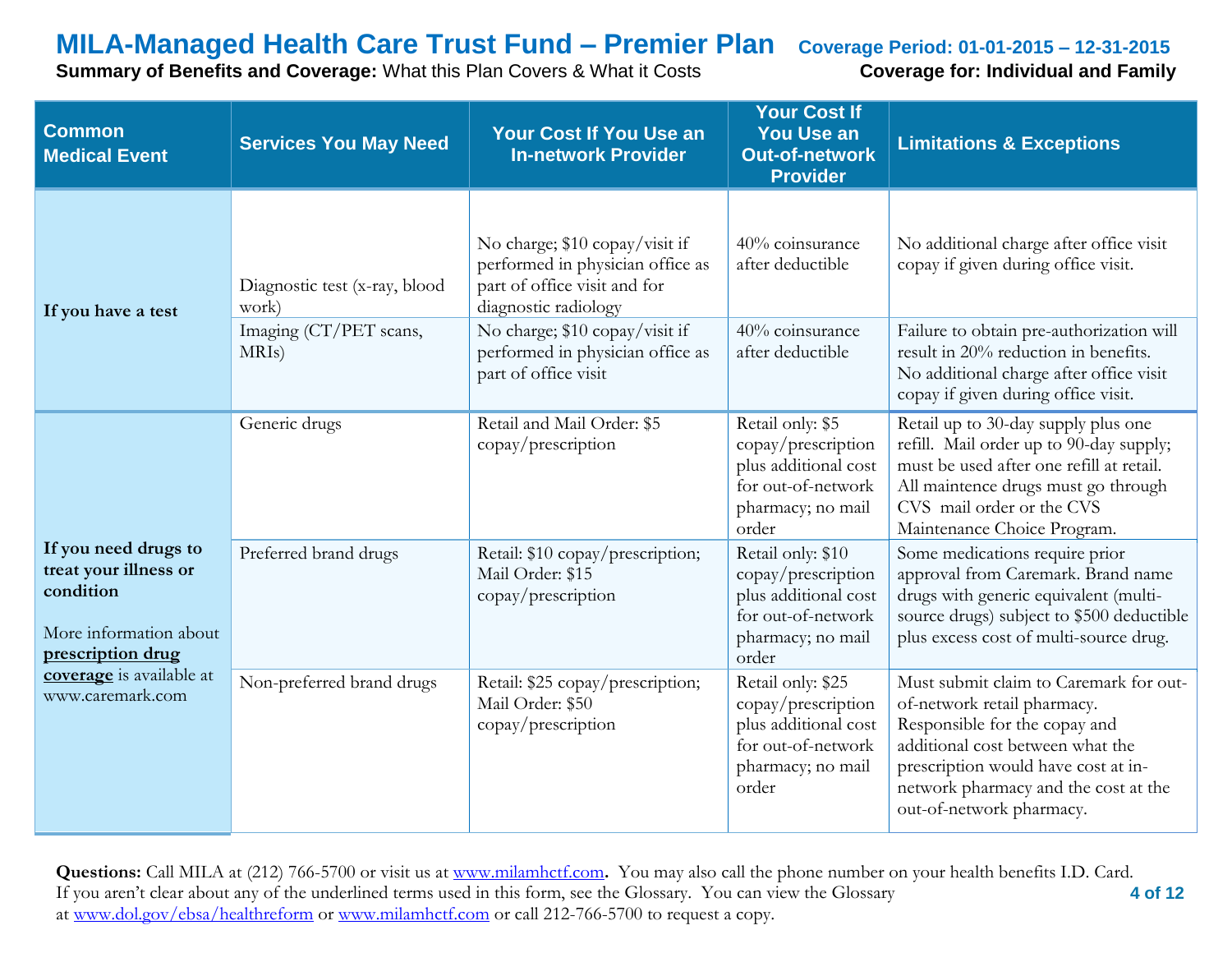**Summary of Benefits and Coverage:** What this Plan Covers & What it Costs **Coverage for: Individual and Family** 

| <b>Common</b><br><b>Medical Event</b> | <b>Services You May Need</b>                      | <b>Your Cost If You Use an</b><br><b>In-network Provider</b>                            | <b>Your Cost If</b><br><b>You Use an</b><br><b>Out-of-network</b><br><b>Provider</b> | <b>Limitations &amp; Exceptions</b>                                                                                                                                                                                                                                                                                                                         |
|---------------------------------------|---------------------------------------------------|-----------------------------------------------------------------------------------------|--------------------------------------------------------------------------------------|-------------------------------------------------------------------------------------------------------------------------------------------------------------------------------------------------------------------------------------------------------------------------------------------------------------------------------------------------------------|
|                                       | Specialty drugs                                   | Generic: Retail \$5<br>Preferred brand: Retail \$10<br>Non-preferred brand: Retail \$25 | See Limitations<br>and<br>Exceptions                                                 | Must submit claim to Caremark for out-<br>of-network retail pharmacy.<br>Responsible for the copay and<br>additional cost between what the<br>prescription would have cost at<br>In-network pharmacy and the cost at<br>the out-of-network pharmacy. Please<br>call the number on the back of your<br>I.D. card for more information on<br>Specialty Drugs. |
| If you have outpatient                | Facility fee (e.g., ambulatory<br>surgery center) | No Charge                                                                               | 40% coinsurance<br>after deductible                                                  | Includes outpatient surgery and non-<br>surgery facility charges.                                                                                                                                                                                                                                                                                           |
| surgery                               | Physician/surgeon fees                            | No Charge                                                                               | 40% coinsurance<br>after deductible                                                  | Failure to obtain pre-authorization will<br>result in 20% reduction in benefits for<br>certain surgeries/procedures. 50%<br>reduction of charges to the surgery of<br>lesser charge for multiple surgeries<br>performed during one operating<br>session.                                                                                                    |
| If you need immediate                 | Emergency room services                           | If true emergency,<br>\$25 copay/visit                                                  | If true emergency,<br>\$25 copay/visit                                               | Emergency room coverage is only for a<br>valid emergency. Copay waived if<br>admitted within 24 hrs.                                                                                                                                                                                                                                                        |
| medical attention                     | Emergency medical<br>transportation               | No charge                                                                               | No charge                                                                            | Licensed ambulance to and from<br>nearest covered treatment facility                                                                                                                                                                                                                                                                                        |
|                                       | Urgent care                                       | \$25 copay/visit                                                                        | \$25 copay/visit                                                                     | Copay waived if admitted within 24 hrs.                                                                                                                                                                                                                                                                                                                     |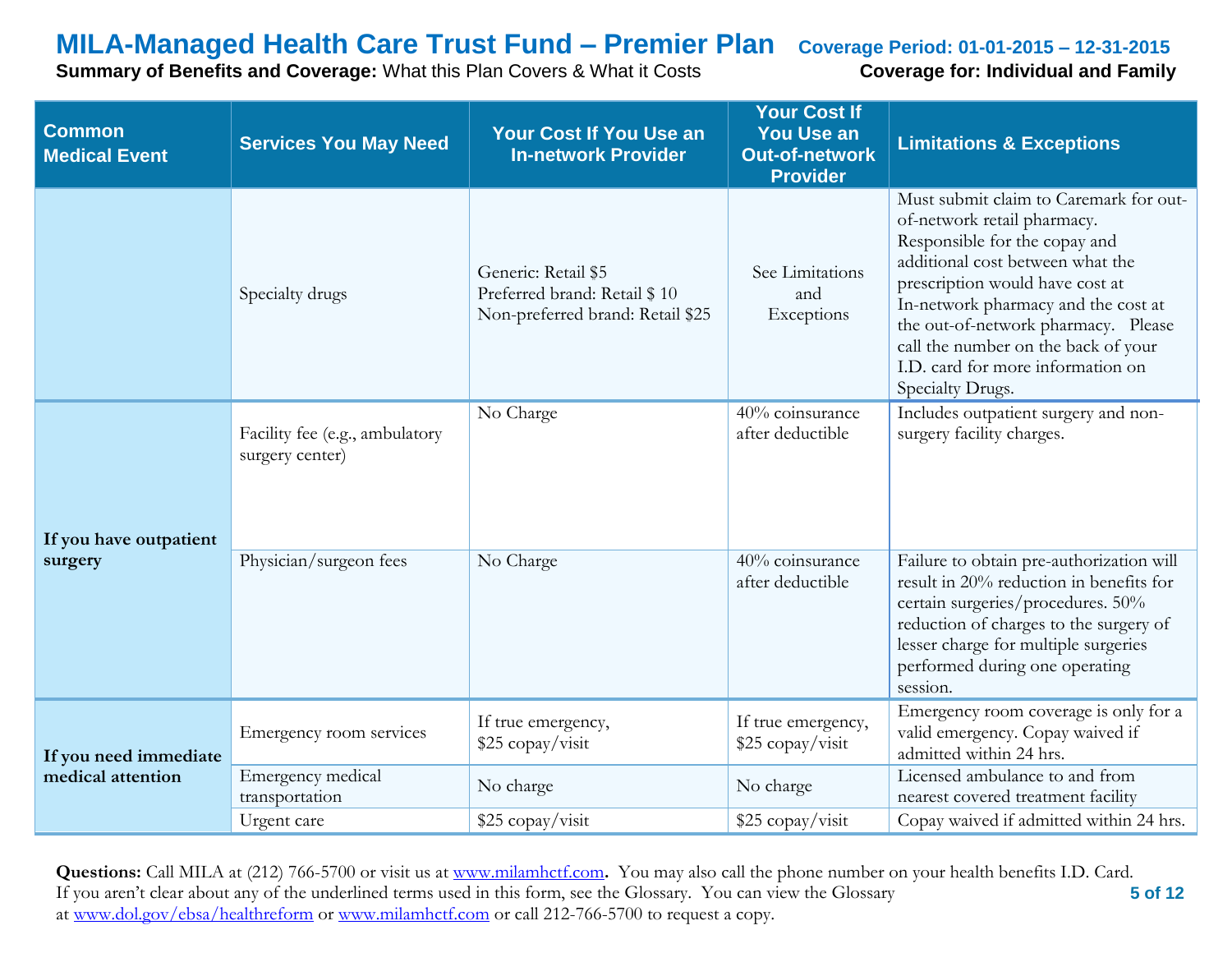**Summary of Benefits and Coverage:** What this Plan Covers & What it Costs **Coverage for: Individual and Family** 

| <b>Common</b><br><b>Medical Event</b>    | <b>Services You May Need</b>                    | <b>Your Cost If You Use an</b><br><b>In-network Provider</b>            | <b>Your Cost If</b><br><b>You Use an</b><br><b>Out-of-network</b><br><b>Provider</b> | <b>Limitations &amp; Exceptions</b>                                                                                                                 |
|------------------------------------------|-------------------------------------------------|-------------------------------------------------------------------------|--------------------------------------------------------------------------------------|-----------------------------------------------------------------------------------------------------------------------------------------------------|
| If you have a hospital                   | Facility fee (e.g., hospital<br>room)           | No charge                                                               | 40% coinsurance<br>after deductible                                                  | Failure to obtain pre-authorization will<br>result in 20% reduction in benefits.<br>Limited to semi-private room<br>negotiated rate.                |
| stay                                     | Physician/surgeon fee                           | No charge                                                               | 40% coinsurance<br>after deductible                                                  | 50% reduction of charges to the surgery<br>of lesser charge for multiple surgeries<br>performed during one operating<br>session.                    |
|                                          | Mental/Behavioral health<br>outpatient services | \$15 co-pay/office visit, no<br>charge for other outpatient<br>services | 40% coinsurance<br>after deductible                                                  | Includes individual, group and intensive<br>outpatient treatment. Intensive<br>outpatient treatment must be approved<br>by Cigna Behavioral Health. |
| If you have mental<br>health, behavioral | Mental/Behavioral health<br>inpatient services  | No charge                                                               | 40% coinsurance<br>after deductible                                                  | Failure to obtain pre-authorization will<br>result in 20% reduction in benefits.<br>Limited to semi-private room<br>negotiated rate.                |
| health, or substance<br>abuse needs      | Substance use disorder<br>outpatient services   | \$15 co-pay/office visit, no<br>charge for other outpatient<br>services | 40% coinsurance<br>after deductible                                                  | Includes individual, group and intensive<br>outpatient treatment. Intensive<br>outpatient treatment must be approved<br>by Cigna Behavioral Health. |
|                                          | Substance use disorder<br>inpatient services    | No charge                                                               | 40% coinsurance<br>after deductible                                                  | Includes individual, group and intensive<br>outpatient treatment. Intensive<br>outpatient treatment must be approved<br>by Cigna Behavioral Health. |
|                                          | Prenatal and postnatal care                     | \$15 copay to confirm pregnancy;<br>no charge for subsequent visits     | 40% coinsurance<br>after deductible                                                  | Copay only applies to first visit to<br>confirm pregnancy.                                                                                          |
| If you are pregnant                      | Delivery and all inpatient<br>services          | No charge                                                               | 40% coinsurance<br>after deductible                                                  | Includes inpatient hospital and birthing<br>center; nurse midwives in-network only.                                                                 |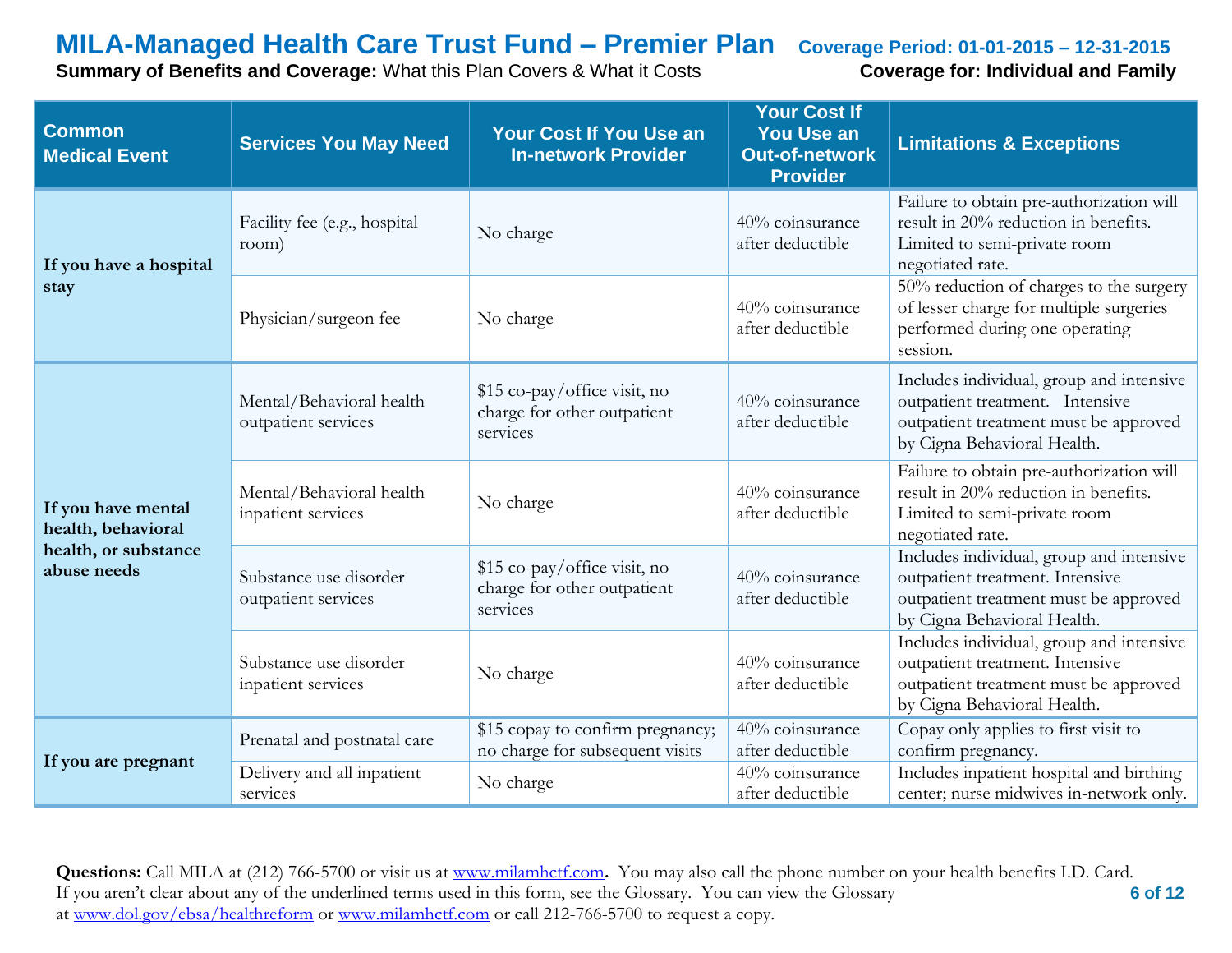**Summary of Benefits and Coverage:** What this Plan Covers & What it Costs **Coverage for: Individual and Family** 

| <b>Common</b><br><b>Medical Event</b>  | <b>Services You May Need</b> | <b>Your Cost If You Use an</b><br><b>In-network Provider</b>                                                                | <b>Your Cost If</b><br><b>You Use an</b><br><b>Out-of-network</b><br><b>Provider</b>                                                                                               | <b>Limitations &amp; Exceptions</b>                                                                                                                                                                                                                               |
|----------------------------------------|------------------------------|-----------------------------------------------------------------------------------------------------------------------------|------------------------------------------------------------------------------------------------------------------------------------------------------------------------------------|-------------------------------------------------------------------------------------------------------------------------------------------------------------------------------------------------------------------------------------------------------------------|
|                                        | Home health care             | No charge                                                                                                                   | 40% coinsurance<br>after deductible                                                                                                                                                | 120-days maximum/calendar year. 4<br>hours $=$ 1 visit. Failure to obtain pre-<br>authorization will result in 20%<br>reduction in benefits.                                                                                                                      |
| If you need help<br>recovering or have | Rehabilitation services      | \$10 copay/visit, outpatient; no<br>charge for inpatient skilled<br>nursing facility (SNF), rehab and<br>sub-acute facility | 40% coinsurance<br>after deductible                                                                                                                                                | Short-term outpatient rehab limited to<br>combined total of 60 visits/year.<br>Inpatient SNF, rehab and sub-acute<br>facility limited to combined total of 100<br>days/year. Failure to obtain pre-<br>authorization will result in 20%<br>reduction in benefits. |
| other special health                   | Habilitation services        | Not covered                                                                                                                 | Not covered                                                                                                                                                                        | You must pay 100% of these expenses                                                                                                                                                                                                                               |
| needs                                  | Skilled nursing care         | No charge for inpatient skilled<br>40% coinsurance<br>nursing facility (SNF) or sub-<br>after deductible<br>acute facility  | Inpatient SNF, rehab and sub-acute<br>facility limited to combined total of 100<br>days/year. Failure to obtain pre-<br>authorization will result in 20%<br>reduction in benefits. |                                                                                                                                                                                                                                                                   |
|                                        | Durable medical equipment    | No charge                                                                                                                   | 40% coinsurance<br>after deductible                                                                                                                                                | Limited to approved equipment.                                                                                                                                                                                                                                    |
|                                        | Hospice service              | No charge                                                                                                                   | 40% coinsurance<br>after deductible                                                                                                                                                | Failure to obtain pre-authorization will<br>result in 20% reduction in benefits.<br>Maximum 180-days/lifetime.                                                                                                                                                    |
|                                        | Eye exam                     | \$10 copay/exam                                                                                                             | Balances over \$30                                                                                                                                                                 | One exam/12 months (with dilation<br>and refraction as necessary). Out-of-<br>network maximum of \$30 per exam.                                                                                                                                                   |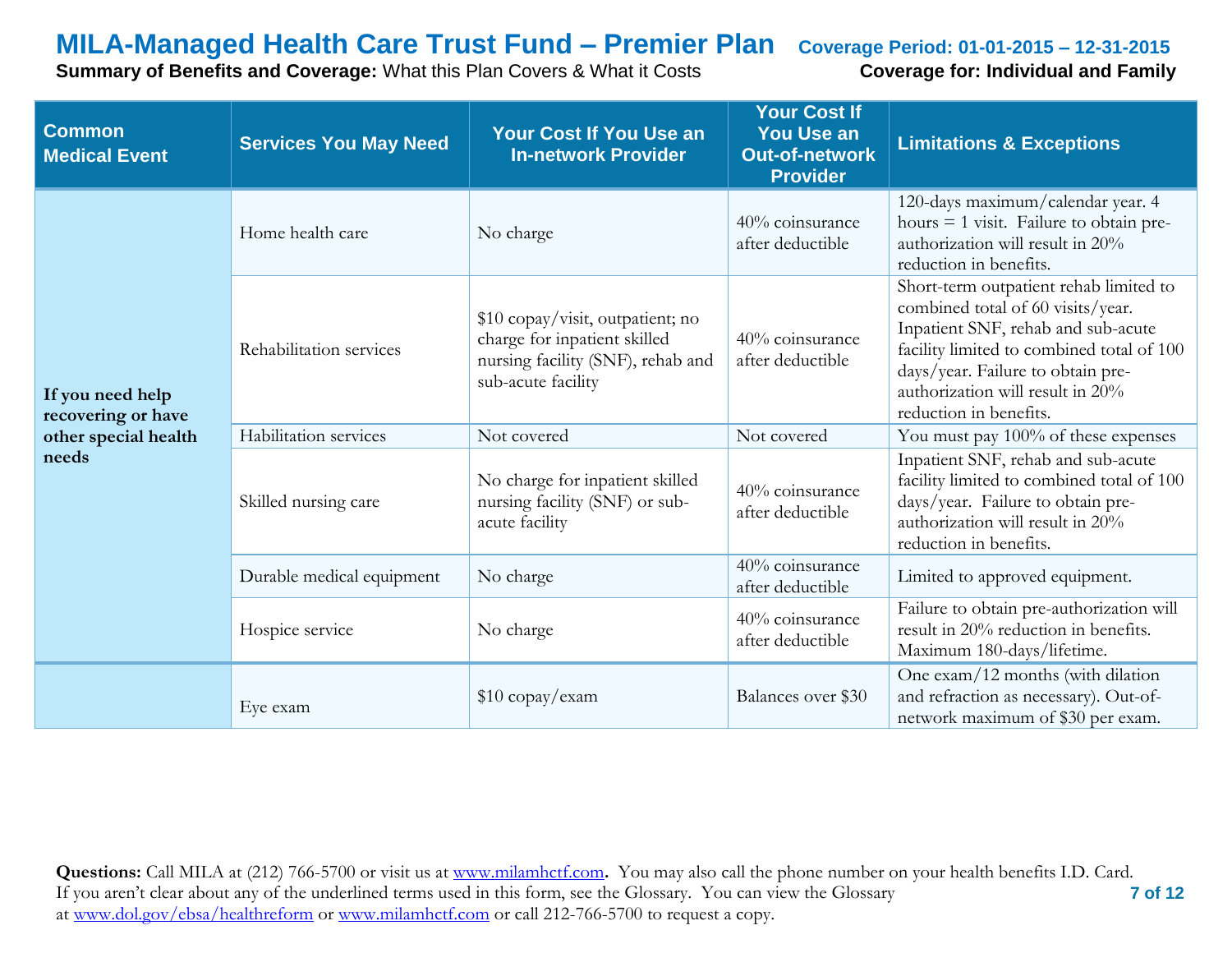**Summary of Benefits and Coverage:** What this Plan Covers & What it Costs **Coverage for: Individual and Family** 

| <b>Common</b><br><b>Medical Event</b>     | <b>Services You May Need</b> | <b>Your Cost If You Use an</b><br><b>In-network Provider</b> | <b>Your Cost If</b><br><b>You Use an</b><br><b>Out-of-network</b><br><b>Provider</b>      | <b>Limitations &amp; Exceptions</b>                                                                                                                  |
|-------------------------------------------|------------------------------|--------------------------------------------------------------|-------------------------------------------------------------------------------------------|------------------------------------------------------------------------------------------------------------------------------------------------------|
| If your child needs<br>dental or eye care | Glasses                      | \$15 copay/glasses plus 80% of<br>balance over \$100         | Frames - No<br>charge up to \$40;<br>Lenses - no charge<br>up to $$25$ (single<br>vision) | Frames - one/every 24 months; lenses -<br>one/every 12 months. Out-of-network<br>limit of \$40 for frames and \$25 for<br>single vision lenses       |
|                                           | Dental check-up              | No Charge                                                    | No Charge up to<br>allowable amount                                                       | Limit 2/year. For out-of-network<br>providers, you are responsible for<br>difference between allowable amount<br>and out-of-network dentist charges. |

### **Excluded Services & Other Covered Services:**

| Services Your Plan Does NOT Cover (This isn't a complete list. Check your policy or plan document for other excluded services.)                |                                                                                                                                            |                                                                                                                                 |  |  |  |
|------------------------------------------------------------------------------------------------------------------------------------------------|--------------------------------------------------------------------------------------------------------------------------------------------|---------------------------------------------------------------------------------------------------------------------------------|--|--|--|
| • Cosmetic surgery (except for accidental injury<br>or congenital abnormality of dependent child)<br>• Habilitation services<br>• Hearing aids | • Infertility treatment (aids to conception,<br>actual or attempted impregnation or other<br>fertilization expenses)                       | $\bullet$ Long-term care<br>· Weight loss programs (discounts available<br>through Cigna Healthy Rewards Program)               |  |  |  |
|                                                                                                                                                |                                                                                                                                            |                                                                                                                                 |  |  |  |
| services.)                                                                                                                                     | Other Covered Services (This isn't a complete list. Check your policy or plan document for other covered services and your costs for these |                                                                                                                                 |  |  |  |
| • Acupuncture (all conditions including<br>acupressure to max of \$80 benefit/visit, in-                                                       | • Dental care (Adult) (annual benefit maximum<br>\$2,500 and lifetime maximum orthodontia<br>benefit of $$1, 500$                          | • Private-duty nursing (outpatient, 70 visits/year;<br>one visit $=$ 4 hours)<br>• Routine eye care (Adult) (exams one/12 mos., |  |  |  |
| network only)                                                                                                                                  | • Non-emergency care when traveling outside the                                                                                            | frames one/24 mos., lenses one/12 mos.)                                                                                         |  |  |  |
| • Bariatric surgery (if medically necessary)                                                                                                   |                                                                                                                                            |                                                                                                                                 |  |  |  |
|                                                                                                                                                | U.S. (limited to residents of US)                                                                                                          | • Routine foot care (\$1,000 max/calendar year)                                                                                 |  |  |  |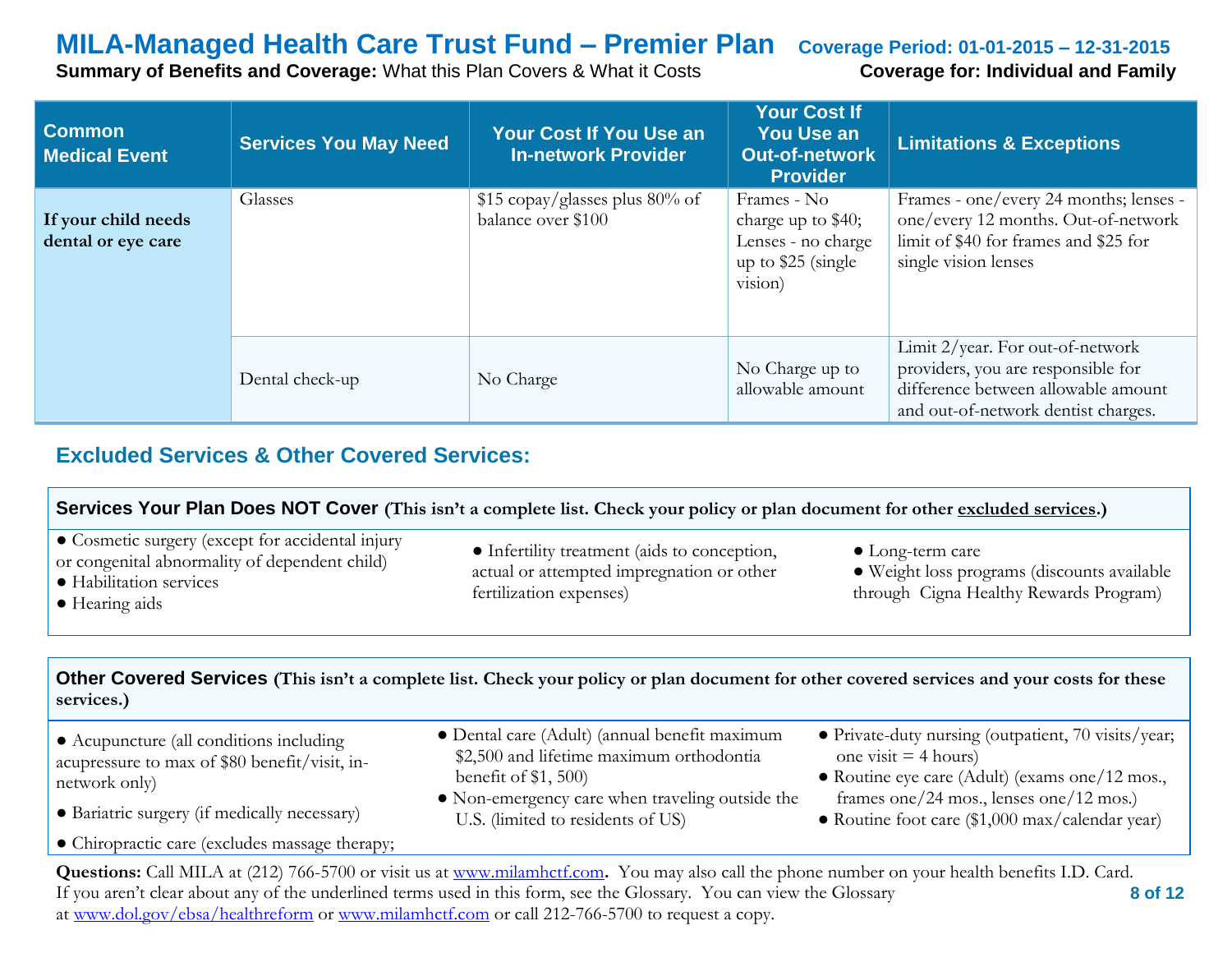maximum of 60 visits/year)

### **Your Rights to Continue Coverage:**

If you lose coverage under the Plan, then, depending upon the circumstances, Federal and State laws may provide protections that allow you to keep health coverage. Any such rights may be limited in duration and will require you to pay a premium. Other limitations on your rights to continue coverage may also apply.

For more information on your rights to continue coverage, contact the Plan at MILA Managed Healthcare Trust Fund, 111 Broadway, Suite 502, New York, NY 10006-1901; Phone (212) 766-5700. You may also contact your state insurance department, the U.S. Department of Labor, Employee Benefits Security Administration at 1-866-444-EBSA (3272) or www.dol.gov/ebsa/healthreform, or the U.S. Department of Health and Human Services at 1-877- 267-2323, option 4, x61565 or www.cciio.cms.gov.

### **Your Grievance and Appeals Rights:**

If you lose coverage under the Plan, then, depending upon the circumstances, Federal and State laws may provide protections that allow you to keep health coverage. Any such rights may be limited in duration and will require you to pay a premium. Other limitations on your rights to continue coverage may also apply. For more information on your rights to continue coverage, contact the Plan at MILA Managed Healthcare Trust Fund, 111 Broadway, Suite 502, New York, NY 10006-1901; Phone (212) 766-5700. You may also contact your state insurance department, the U.S. Department of Labor, Employee Benefits Security Administration at 1-866-444-EBSA (3272) or www.dol.gov/ebsa/healthreform, or the U.S. Department of Health and Human Services at 1-877-267-2323, option 4, x61565 or www.cciio.cms.gov.

### **Does this Coverage Provide Minimum Essential Coverage?**

The Affordable Care Act requires most people to have health care coverage that qualifies as "minimum essential coverage." **This plan does provide minimum essential coverage.** 

### **Does this Coverage Meet the Minimum Value Standard?**

The Affordable Care Act establishes a minimum value standard of benefits of a health plan. The minimum value standard is 60% (actuarial value). **This health coverage does meet the minimum value standard for the benefits it provides.** 

### **Language Access Services:**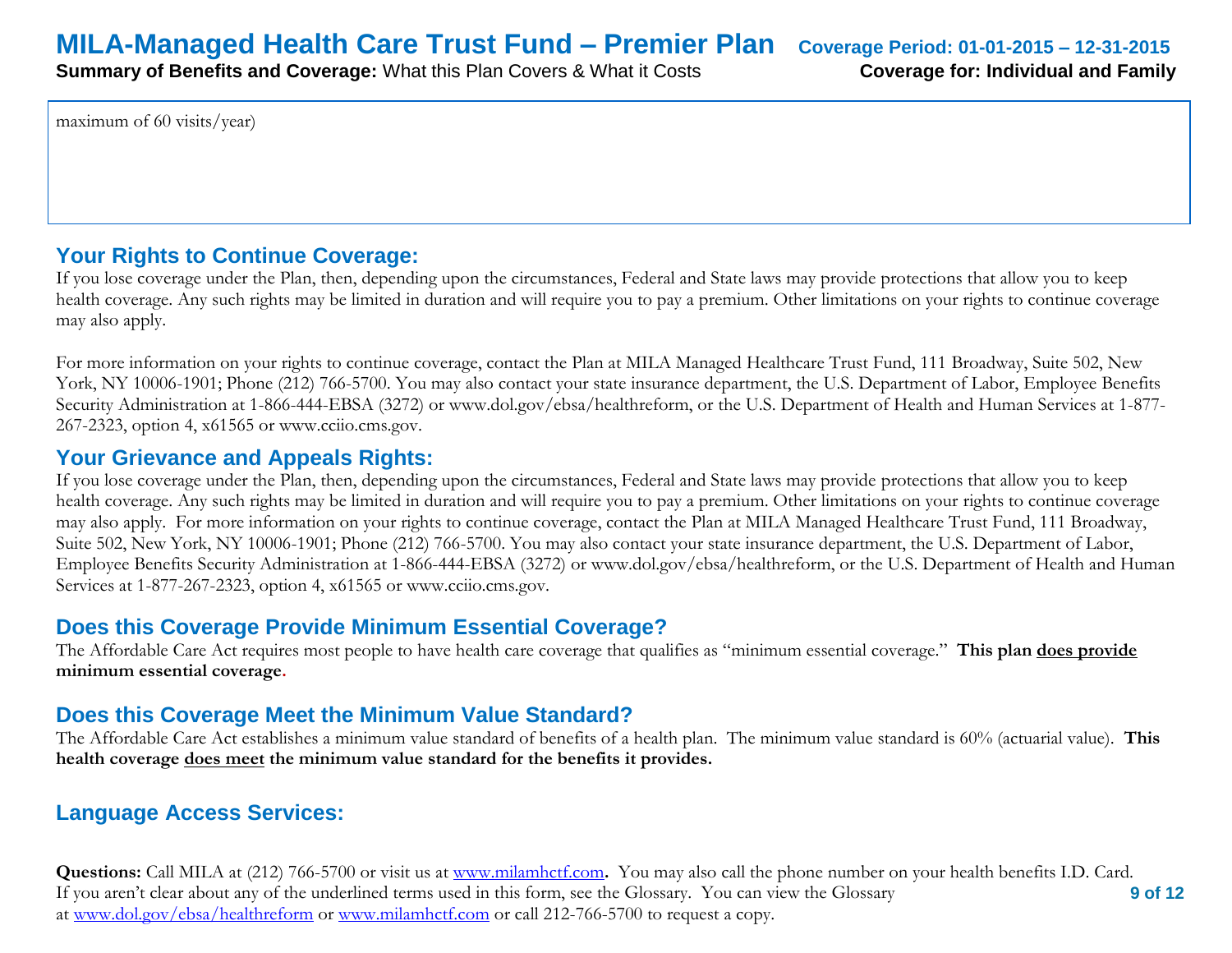#### **Summary of Benefits and Coverage:** What this Plan Covers & What it Costs **Coverage for: Individual and Family**

 SPANISH (Español): Para obtener asistencia en Español, llame al 212-766-5700. TAGALOG (Tagalog): Kung kailangan ninyo ang tulong sa Tagalog tumawag sa 212-766-5700. NAVAJO (Dine): Dinek'ehgo shika at'ohwol ninisingo, kwiijigo holne' 212-766-5700. CHINESE (中文): 如果需要中文的帮助,请拨打这个号码 212-766-5700.

–––––––––––––––*To see examples of how this plan might cover costs for a sample medical situation, see the next page.–––––––––––*–––––––––––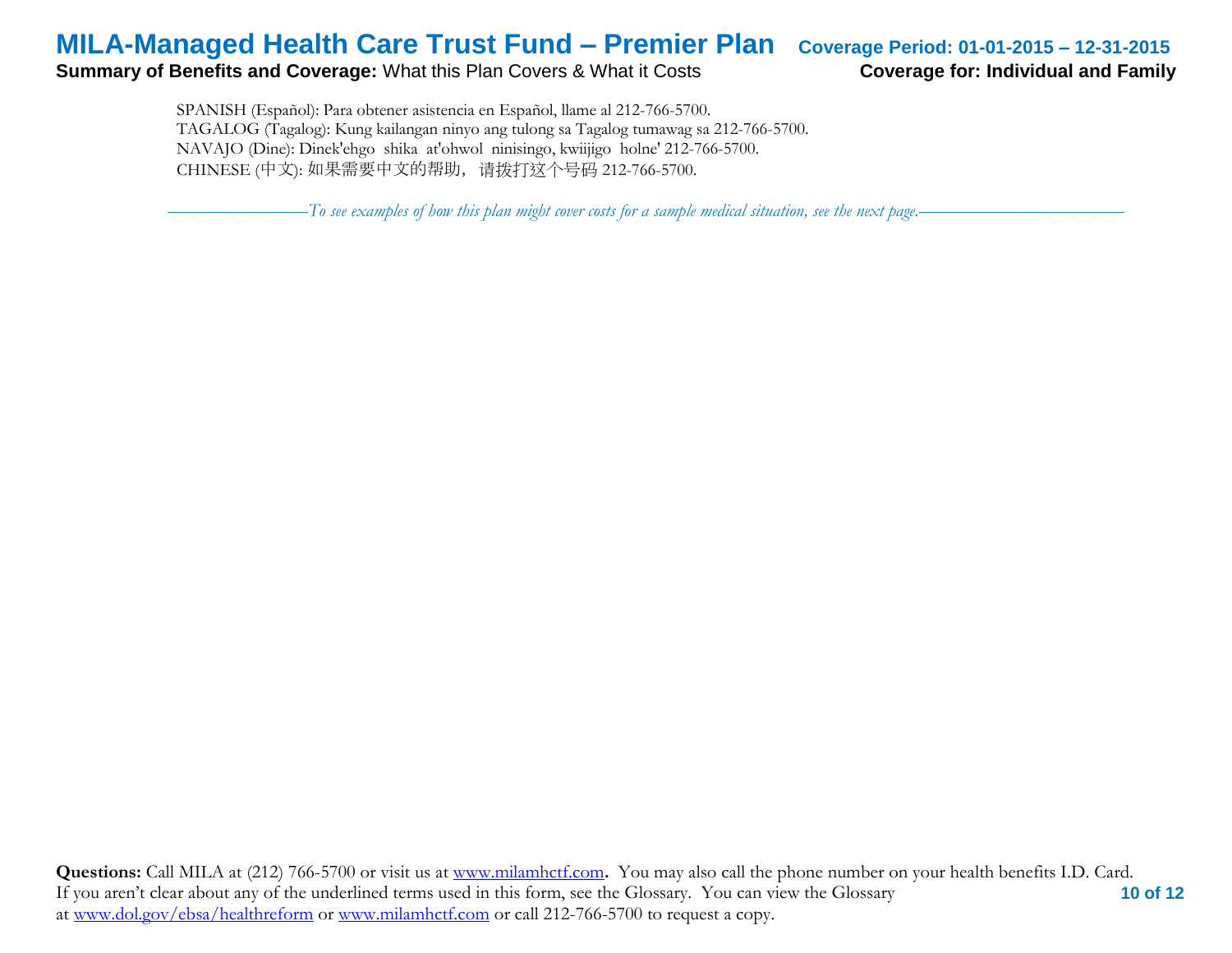**Summary of Benefits and Coverage:** What this Plan Covers & What it Costs **Coverage for: Individual and Family** 

### **About these Coverage Examples:**

These examples show how this plan might cover medical care in given situations. Use these examples to see, in general, how much financial protection a sample patient might get if they are covered under different plans.



**This is not a cost estimator.** 

Don't use these examples to estimate your actual costs under this plan. The actual care you receive will be different from these examples, and the cost of that care will also be different.

See the next page for important information about these examples.

| <b>Having a baby</b> |  |
|----------------------|--|
| (normal delivery)    |  |

- Amount owed to providers: \$7,540
- **Plan pays** \$7,480
- **Patient pays** \$60

#### **Sample care costs:**

| Total                      | \$7,540 |
|----------------------------|---------|
| Vaccines, other preventive | \$40    |
| Radiology                  | \$200   |
| Prescriptions              | \$200   |
| Laboratory tests           | \$500   |
| Anesthesia                 | \$900   |
| Hospital charges (baby)    | \$900   |
| Routine obstetric care     | \$2,100 |
| Hospital charges (mother)  | \$2,700 |
|                            |         |

#### **Patient pays:**

| Deductibles          |      |
|----------------------|------|
| Copays               | \$30 |
| Coinsurance          |      |
| Limits or exclusions | \$30 |
| Total                | \$60 |

### **Managing type 2 diabetes** (routine maintenance of

a well-controlled condition)

- **Amount owed to providers: \$5,400**
- **Plan pays** \$4,910
- **Patient pays** \$490

#### **Sample care costs:**

| Prescriptions                  | \$2,900 |
|--------------------------------|---------|
| Medical Equipment and Supplies | \$1,300 |
| Office Visits and Procedures   | \$700   |
| Education                      | \$300   |
| Laboratory tests               | \$100   |
| Vaccines, other preventive     | \$100   |
| Total                          | \$5,400 |

#### **Patient pays:**

| Deductibles          | \$0   |
|----------------------|-------|
| Copays               | \$410 |
| Coinsurance          | $\$0$ |
| Limits or exclusions | \$80  |
| Total                | \$490 |

**NOTE: The Coverage Examples are based on treatment which the government assumes the average patient will require. The costs which a MILA participant will pay will depend upon the actual treatment he or she receives.**